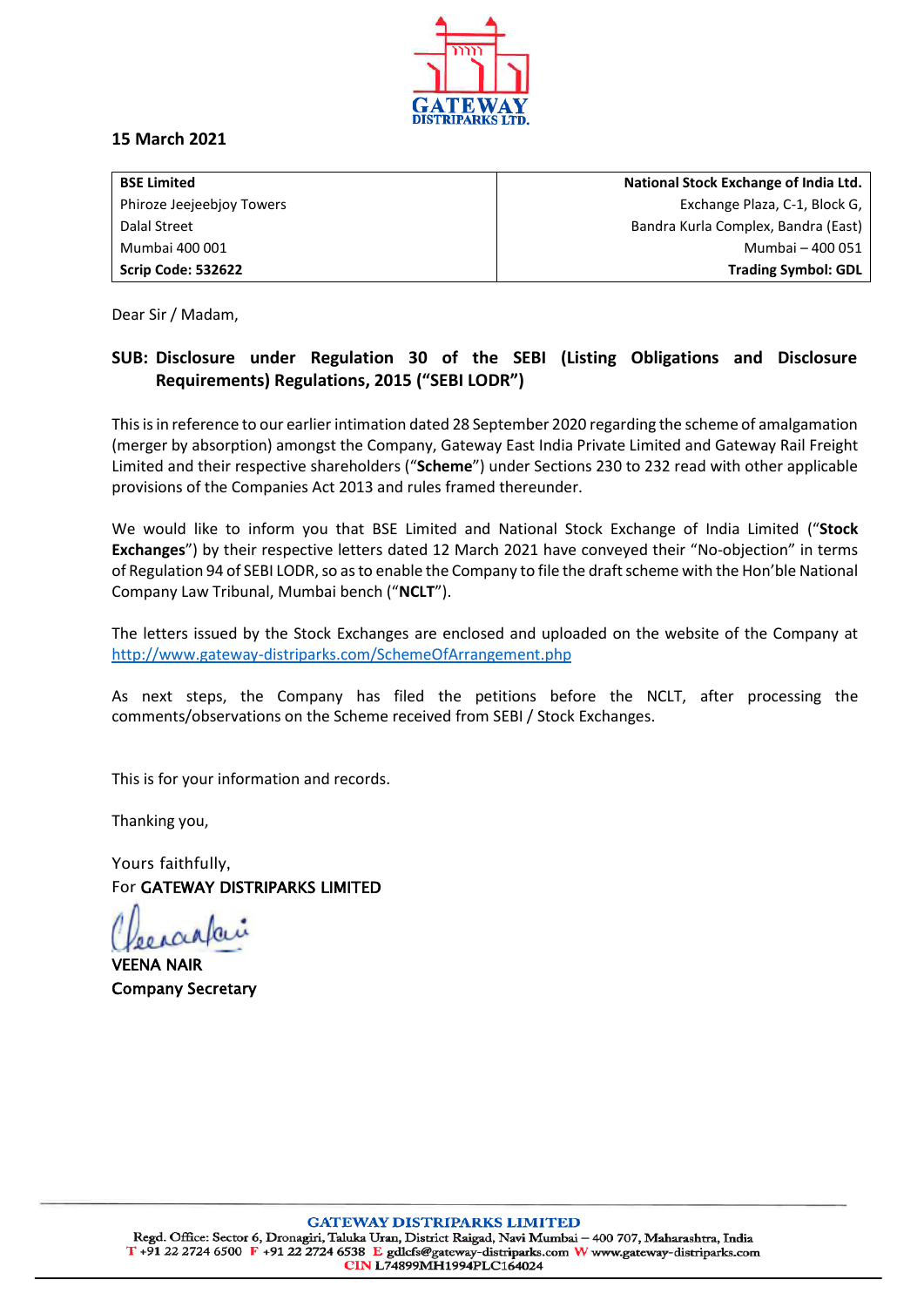

**DCS/AMAL/PB/R37/1921/2020-21 "E-Letter" March 12,2021**

The Company Secretary, **Gateway Distriparks Limited** Sector 6, Dronagiri, Tal. Uran, Dist Raigad, Navi Mumbai, Maharashtra, 400707

#### **Dear Sir,**

#### **Sub: Observation letter regarding the Composite Scheme of Amalgamation amongst Gateway Distriparks Limited, Gateway East India Private Limited and Gateway Rail Freight Limited and their respective shareholders.**

We are in receipt of Draft Composite Scheme of Amalgamation of Gateway Distriparks Limited filed as required under SEBI Circular No. CFD/DIL3/CIR/2017/21 dated March 10, 2017; SEBI vide its Letter dated March 12,2021 has inter alia given the following comment(s) on the draft scheme of arrangement:

• **"Companies involved in the scheme may be advised to separately and prominently disclose to the shareholders and NCLT via the draft scheme of arrangement documents following information/facts;**

**i. GRFL will issue equity shares to the shareholders of GDL in the ratio of 4:1 and will seek listing on BSE and NSE where the shares of GDL are listed.**

**In this regard, it has observed that for valuation of GDL and GRFL Market Approach and Income Approach methods have been used whereas Asset Approach method has not been used.**

**ii. Disclose the rationale for rights issue, the purpose of raising funds, and the immediate need for restructuring to all shareholders of GDL.**

- **On perusal of the scheme documents ,it is noted that GRFL will seek listing at BSE and NSE, where the shares of GDL are listed. Accordingly, the Company shall ensure that all the appropriate regulatory provisions are compiled by GRFL.**
- **"Company shall ensure that suitable disclosure about the latest financials of the companies involved in the Scheme being not more than 6 months old is done before filing the same with the Hon'ble National Company Law Tribunal."**
- **"Company shall ensure that the proposed scheme is acted upon only if approved by the NCLT and if the majority votes cast by the public shareholders are in favour of the proposal"**
- **"Company shall ensure that additional information and undertakings, if any, submitted by the Company, after filing the scheme with the stock exchange, and from the date of receipt of this letter is displayed on the websites of the listed company and the stock exchanges."**
- **"Company shall duly comply with various provisions of the Circular."**
- **"Company is advised that the observations of SEBI/Stock Exchanges shall be incorporated in the petition to be filed before National Company Law Tribunal (NCLT) and the company is obliged to bring the observations to the notice of NCLT."**
- **"It is to be noted that the petitions are filed by the company before NCLT after processing and communication of comments/observations on draft scheme by SEBI/stock exchange. Hence, the company is not required to send notice for representation as**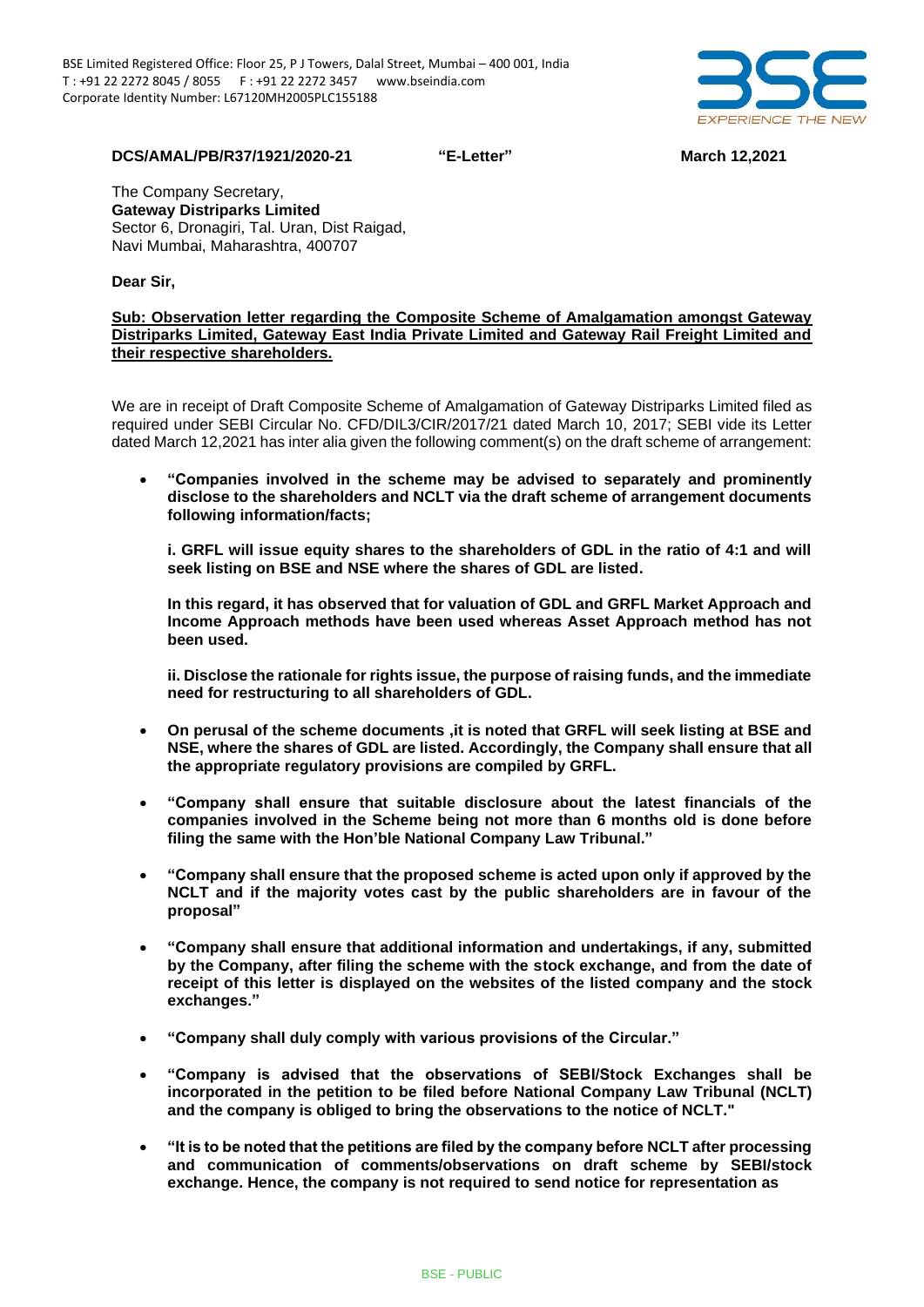#### **mandated under section 230(5) of Companies Act, 2013 to SEBI again for its comments / observations / representations."**

Accordingly, based on aforesaid comment offered by SEBI, the company is hereby advised:

- To provide additional information, if any, (as stated above) along with various documents to the Exchange for further dissemination on Exchange website.
- To ensure that additional information, if any, (as stated aforesaid) along with various documents are disseminated on their (company) website.
- To duly comply with various provisions of the circulars.

In light of the above, we hereby advise that we have no adverse observations with limited reference to those matters having a bearing on listing/de-listing/continuous listing requirements within the provisions of Listing Agreement, so as to enable the company to file the scheme with Hon'ble NCLT. Further, where applicable in the explanatory statement of the notice to be sent by the company to the shareholders, while seeking approval of the scheme, it shall disclose Information about unlisted companies involved in the format prescribed for abridged prospectus as specified in the circular dated March 10, 2017.

However, the listing of equity shares of Gateway Rail Freight Limited shall be subject to SEBI granting relaxation under Rule 19(2)(b) of the Securities Contract (Regulation) Rules, 1957 and compliance with the requirements of SEBI circular. No. CFD/DIL3/CIR/2017/21 dated March 10, 2017. Further, Gateway Rail Freight Limited shall comply with SEBI Act, Rules, Regulations, directions of the SEBI and any other statutory authority and Rules, Byelaws, and Regulations of the Exchange.

The Company shall fulfill the Exchange's criteria for listing the securities of such company and also comply with other applicable statutory requirements. However, the listing of shares of Gateway Rail Freight Limited is at the discretion of the Exchange. In addition to the above, the listing of Gateway Rail Freight Limited pursuant to the Composite Scheme of Amalgamation shall be subject to SEBI approval and the Company satisfying the following conditions:

- 1. To submit the Information Memorandum containing all the information about Gateway Rail Freight Limited in line with the disclosure requirements applicable for public issues with BSE, for making the same available to the public through the website of the Exchange. Further, the company is also advised to make the same available to the public through its website.
- 2. To publish an advertisement in the newspapers containing all Gateway Rail Freight Limited in line with the details required as per the aforesaid SEBI circular no. CFD/DIL3/CIR/2017/21 dated March 10, 2017. The advertisement should draw a specific reference to the aforesaid Information Memorandum available on the website of the company as well as BSE.
- 3. To disclose all the material information about Gateway Rail Freight Limited on a continuous basis so as to make the same public, in addition to the requirements if any, specified in Listing Agreement for disclosures about the subsidiaries.
- 4. The following provisions shall be incorporated in the scheme:
	- i. The shares allotted pursuant to the Scheme shall remain frozen in the depository system till listing/trading permission is given by the designated stock exchange."
	- ii. "There shall be no change in the shareholding pattern of Gateway Rail Freight Limited between the record date and the listing which may affect the status of this approval."

Further you are also advised to bring the contents of this letter to the notice of your shareholders, all relevant authorities as deemed fit, and also in your application for approval of the scheme of Arrangement.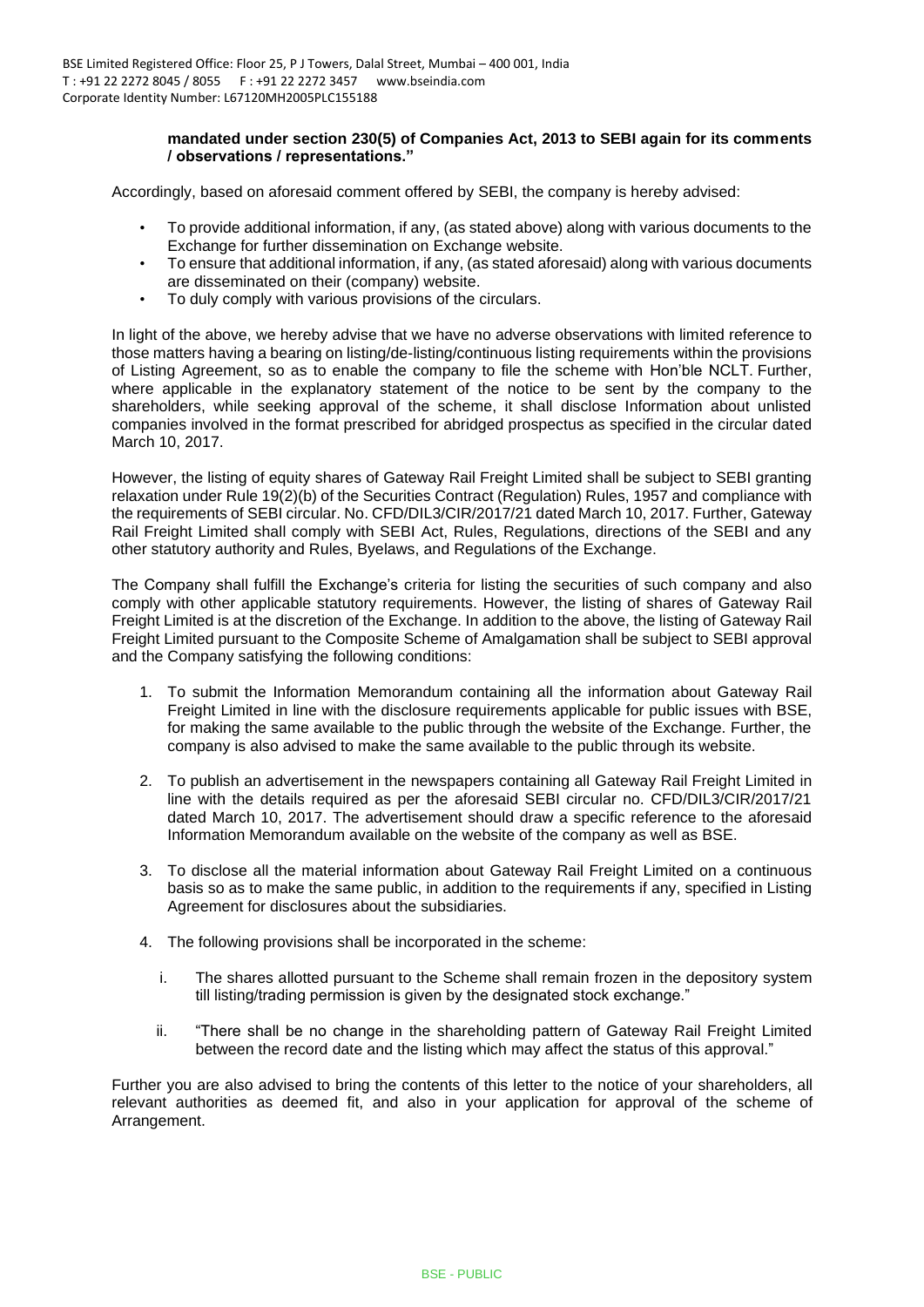Kindly note that as required under Regulation 37(3) of SEBI (Listing Obligations and Disclosure Requirements) Regulations, 2015, the **validity of this Observation Letter shall be Six Months from the date of this Letter**, within which the scheme shall be submitted to the NCLT.

The Exchange reserves its right to withdraw its 'No adverse observation' at any stage if the information submitted to the Exchange is found to be incomplete / incorrect / misleading / false or for any contravention of Rules, Bye-laws and Regulations of the Exchange, Listing Agreement, Guidelines/Regulations issued by statutory authorities.

Please note that the aforesaid observations does not preclude the Company from complying with any other requirements.

Further, it may be noted that with reference to Section 230 (5) of the Companies Act, 2013 (Act), read with Rule 8 of Companies (Compromises, Arrangements and Amalgamations) Rules 2016 (Company Rules) and Section 66 of the Act read with Rule 3 of the Company Rules wherein pursuant to an Order passed by the Hon'ble National Company Law Tribunal, a Notice of the proposed scheme of compromise or arrangement filed under sections 230-232 or Section 66 of the Companies Act 2013 as the case may be **is required to be served upon the Exchange seeking representations or objections if any.**

In this regard, with a view to have a better transparency in processing the aforesaid notices served upon the Exchange, the Exchange has **already introduced an online system of serving such Notice along with the relevant documents of the proposed schemes through the BSE Listing Centre.**

Any service of notice under Section 230 (5) or Section 66 of the Companies Act 2013 seeking Exchange's representations or objections if any, **would be accepted and processed through the Listing Centre only and no physical filings would be accepted**. You may please refer to circular dated February 26, 2019 issued to the company.

Yours faithfully,

Sd/-

**Nitinkumar Pujari Senior Manager**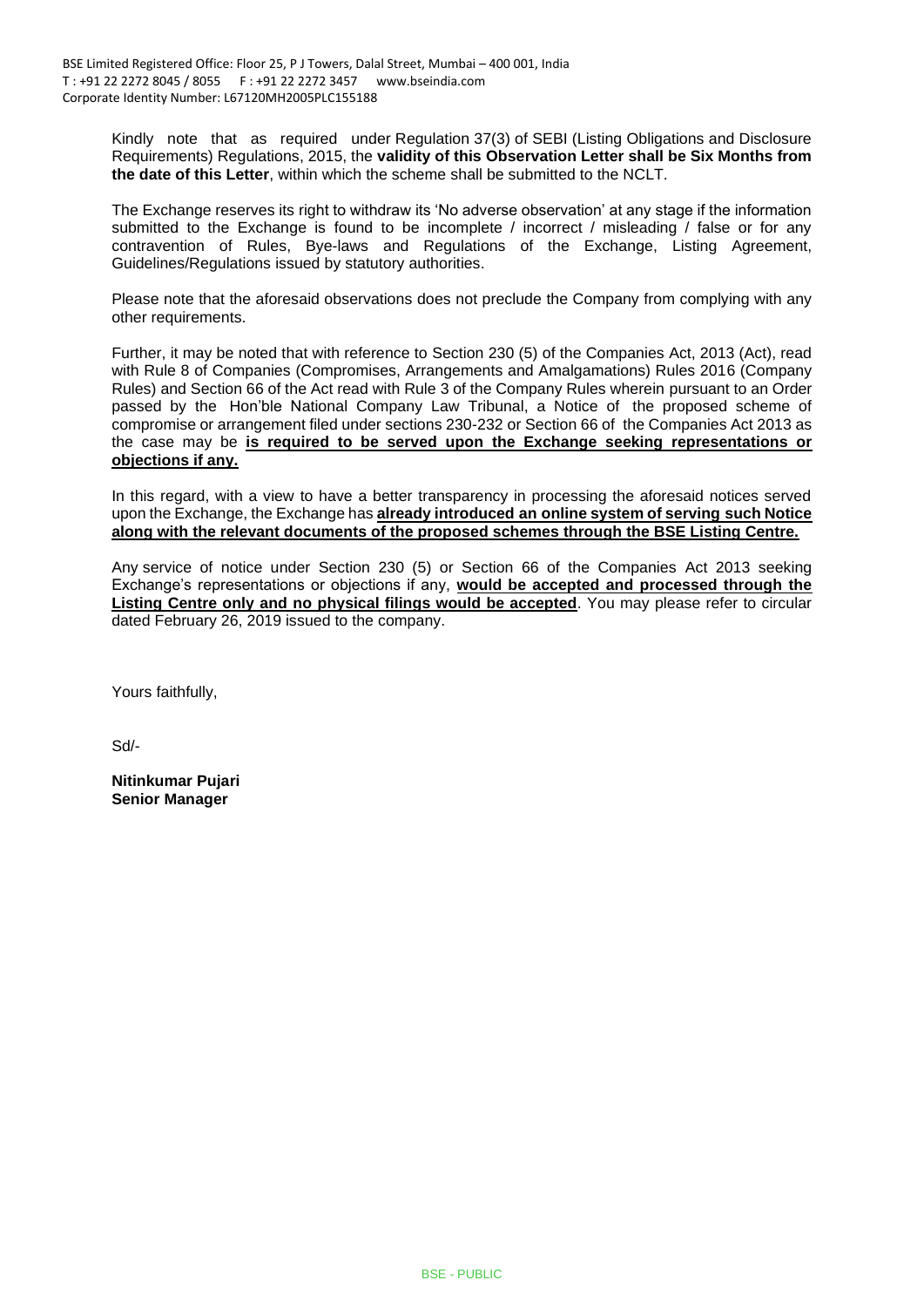



# National Stock Exchange Of India Limited

Ref: NSE/LIST/24872\_II March 12, 2021

The Company Secretary Gateway Distriparks Limited Sector 6, Dronagiri, Uran, Raigad, Navi Mumbai - 400707

**Kind Attn.: Ms. Veena Nair**

Dear Madam,

## **Sub**: **Observation letter for Draft Composite Scheme of Amalgamation amongst Gateway Distriparks Limited and Gateway East India Private Limited and Gateway Rail Freight Limited and their respective shareholders**

We are in receipt of the Draft Composite Scheme of Amalgamation amongst Gateway Distriparks Limited ("GDL") and Gateway East India Private Limited and Gateway Rail Freight Limited ("GRFL") and their respective shareholders vide application dated September 29, 2020. Based on our letter reference no Ref: NSE/LIST/24872 submitted to SEBI and pursuant to SEBI Circular No. CFD/DIL3/CIR/2017/21 dated March 10, 2017 ("Circular"), kindly find following comments on the draft scheme:

- *a. The Companies involved in the scheme shall ensure to separately and prominently disclose to the shareholders and NCLT via the draft scheme of arrangement documents the following information/facts:*
	- *i. GRFL will issue equity share to the shareholders of GDL in the ratio 4:1 and will seek listing on NSE and BSE where the shares of GDL are listed. In regard, it has observed that for valuation of GDL and GRFL market approach and income approach methods have been used whereas asset approach method has not been used.*
	- *ii. Disclose the rationale for rights issue, the purpose of raising funds and the immediate need for restructuring to all the shareholders of GDL.*
- *b. On perusal of the scheme documents, it is noted that GRFL will seek listing at NSE and BSE, where the shares of GDL are listed. Accordingly the company shall ensure that the appropriate regulatory provision are compiled by GRFL.*
- *c. The company shall ensure that suitable disclosure about the latest financials of the companies involved in the scheme being not more than 6 months old is done before filing the same with the Hon'ble National Company Law Tribunal.*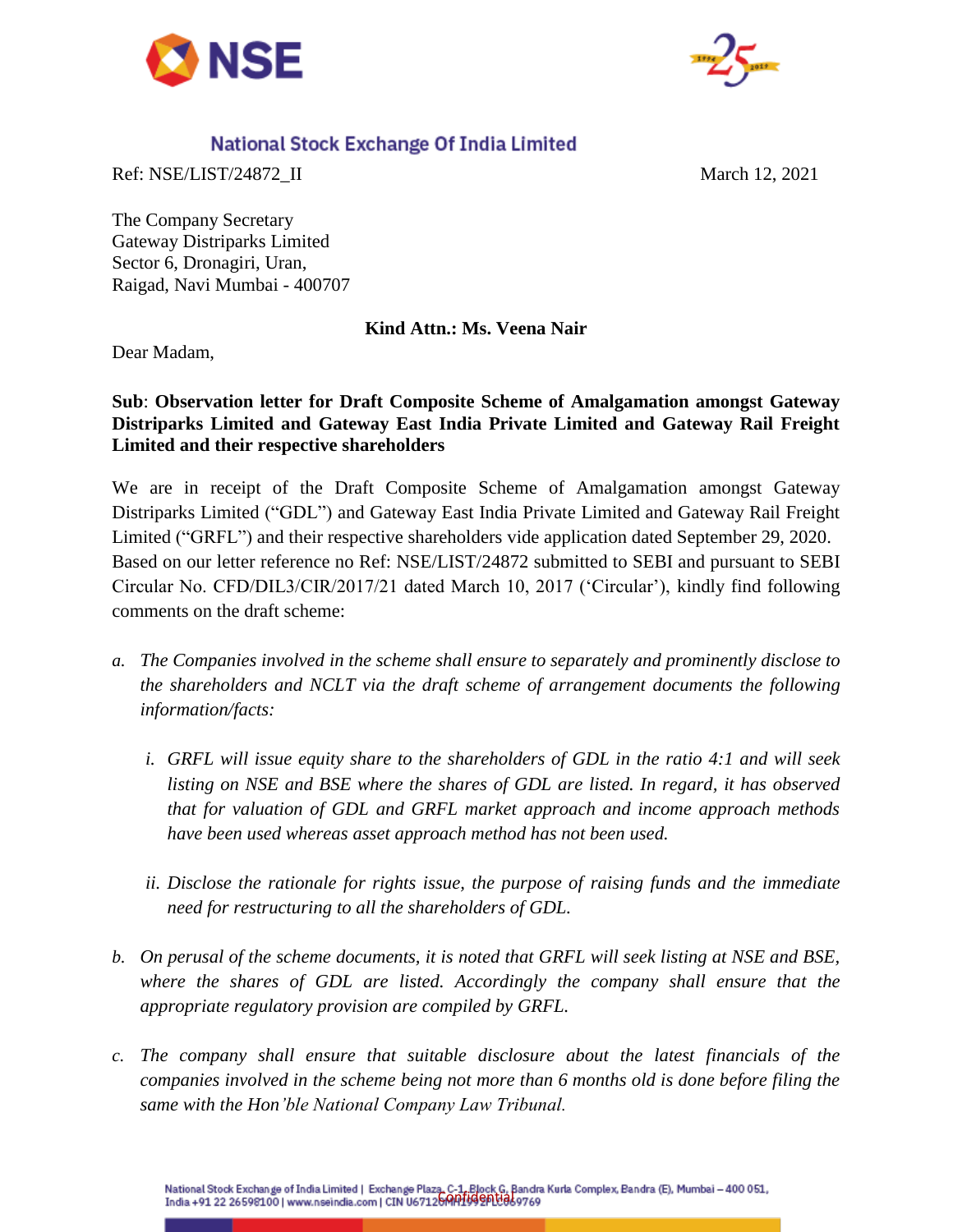**NSE** 

- *d. The Company shall ensure that the proposed scheme is acted upon only if approved by the NCLT and if the majority votes cast by the public shareholders are in favour of the proposal.*
- *e. The Company shall ensure that additional information, if any submitted by the Company, after filing the scheme with the stock exchange, and from the date of receipt of this letter is displayed on the websites of the listed company.*
- *f. The Company shall duly comply with various provisions of the Circular.*
- *g. The Company is advised that the observations of SEBI/Stock Exchanges shall be incorporated in the petition to be filed before National Company Law Tribunal (NCLT) and the company is obliged to bring the observations to the notice of NCLT.*
- *h. It is to be noted that the petitions are filed by the company before NCLT after processing and communication of comments/observations on draft scheme by SEBI/ stock exchange. Hence, the company is not required to send notice for representation as mandated under section 230(5) of Companies Act, 2013 to SEBI again for its comments/observations/ representations.*

**It is to be noted that the petitions are filed by the company before NCLT after processing and communication of comments/observations on draft scheme by SEBI/ stock exchange. Hence, the company is not required to send notice for representation as mandated under section 230(5) of Companies Act, 2013 to National Stock Exchange of India Limited again for its comments/observations/ representations.**

Further, where applicable in the explanatory statement of the notice to be sent by the company to the shareholders, while seeking approval of the Scheme, it shall disclose information about unlisted companies involved in the format prescribed for abridged prospectus as specified in the circular dated March 10, 2017.

Based on the draft scheme and other documents submitted by the Company, including undertaking given in terms of Regulation 11 of SEBI (LODR) Regulations, 2015, we hereby convey our "No-objection" in terms of Regulation 94 of SEBI (LODR) Regulations, 2015, so as to enable the Company to file the draft scheme with NCLT.

However, the listing of equity shares of Gateway Rail Freight Limited on the National Stock Exchange India Limited shall be subject to SEBI granting relaxation under Rule 19(2)(b) of the Securities Contract (Regulation) Rules, 1957. Further, Gateway Rail Freight Limited shall comply with SEBI Act, Rules, Regulations, directions of the SEBI and any other statutory authorities and Rules, Byelaws and Regulations of the Exchange.

The Company should also fulfill the Exchange's criteria for listing of such company and also comply with other applicable statutory requirements. However, the listing of shares of Gateway Rail Freight Limited is at the discretion of the Exchange.